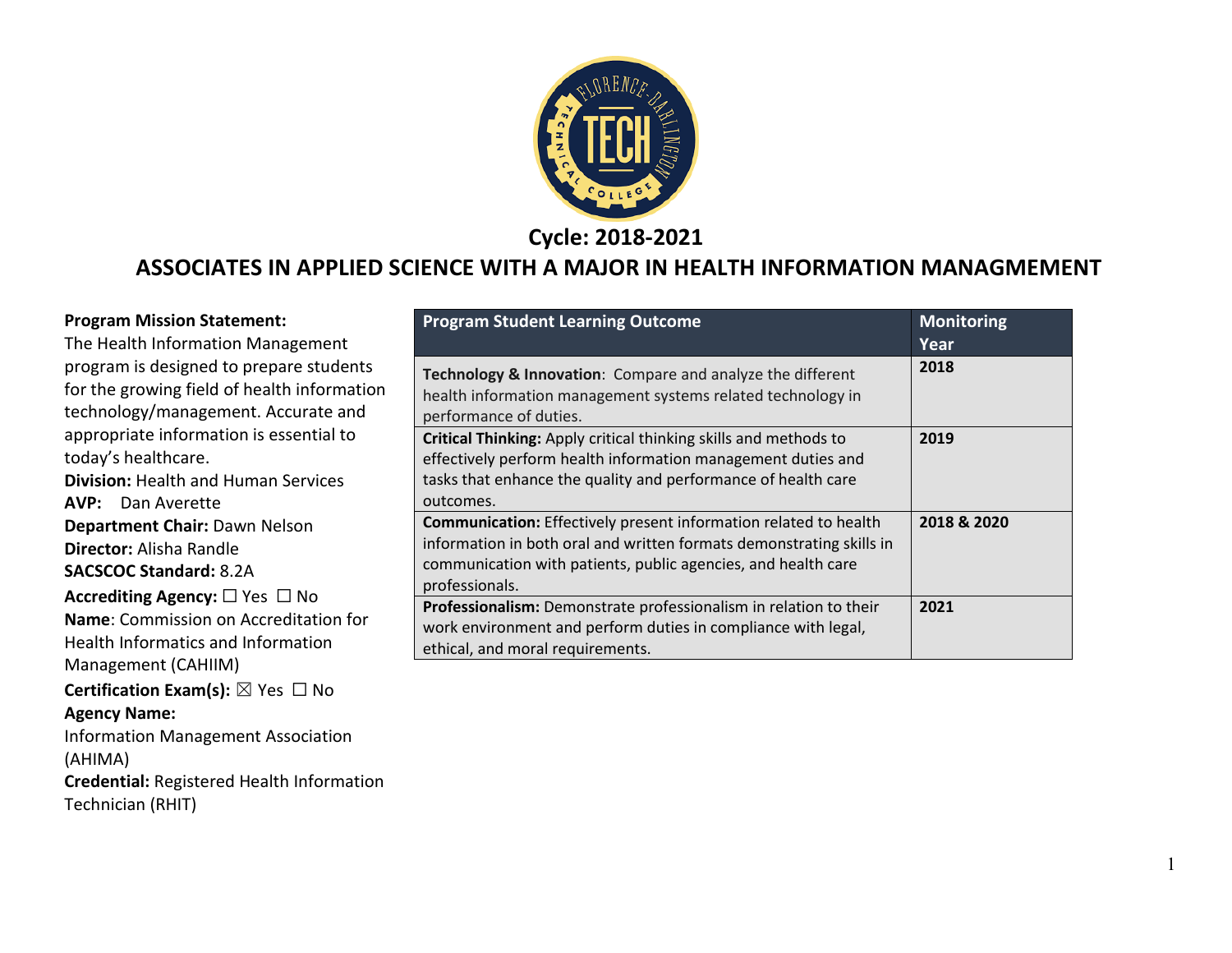| A. Program<br><b>Student Learning</b><br><b>Outcomes</b>                                                                                                                                                  | <b>B.</b> What<br>courses are<br><b>PSLOs</b><br><b>Assessed</b>            | C. Methods for<br><b>Outcomes</b><br><b>Assessment</b>                                                                                                                                                                                                                                                                                    | <b>D. Expected Level</b><br>of Program<br>Performance                       | E. Data<br><b>Collection</b>                                                                     | <b>F. Results</b>                                                                                                                                                                                                                                                                                                                                                                                                                        | <b>G. Plan For Improvement</b>                                                                                                                                                                                                                                                                                                                                                                                                                                                                                                                                     |
|-----------------------------------------------------------------------------------------------------------------------------------------------------------------------------------------------------------|-----------------------------------------------------------------------------|-------------------------------------------------------------------------------------------------------------------------------------------------------------------------------------------------------------------------------------------------------------------------------------------------------------------------------------------|-----------------------------------------------------------------------------|--------------------------------------------------------------------------------------------------|------------------------------------------------------------------------------------------------------------------------------------------------------------------------------------------------------------------------------------------------------------------------------------------------------------------------------------------------------------------------------------------------------------------------------------------|--------------------------------------------------------------------------------------------------------------------------------------------------------------------------------------------------------------------------------------------------------------------------------------------------------------------------------------------------------------------------------------------------------------------------------------------------------------------------------------------------------------------------------------------------------------------|
| What should the<br>graduates of your<br>program be able to<br>do?                                                                                                                                         | Where do you<br>see evidence<br>that the<br>student can do<br>these things? | How does your<br>program evaluate<br>student/graduate<br>skills/abilities?                                                                                                                                                                                                                                                                | What is the expected<br>level of student<br>performance for the<br>program? | When will you<br>collect the data<br>needed to<br>evaluate the<br>performance of<br>the program? | What are the results<br>of the evaluation?<br><b>NOTE: include</b><br>student ratio with all<br>results.                                                                                                                                                                                                                                                                                                                                 | How will you use this information<br>to improve the program                                                                                                                                                                                                                                                                                                                                                                                                                                                                                                        |
| <b>TECHNOLOGY AND</b><br><b>INNOVATION:</b><br>Compare and analyze<br>the different health<br>information<br>management systems<br>related technology in<br>performance of<br>duties. (Blooms Level<br>5) | HIM 110:<br>Health<br>Information<br>Science I                              | Artifact used for<br>this PSLO was a 6-<br>page research<br>paper that<br>describes general<br>functions, purposes<br>and benefits of<br>multiple health<br>information<br>systems used in<br>HIM,<br>administration, and<br>clinical settings.<br>This assignment has<br>a rubric embedded<br>into the learning<br>Management<br>System. | 85% of the class<br>should score 85% or<br>higher.                          | <b>Fall 2018</b>                                                                                 | 4/4 100% of the class<br>scored 85% or better.<br>Benchmark was met.<br>The textbook was a<br>great resource for<br>this this information<br>and gave the<br>students many<br>information system<br>options to highlight in<br>the paper. The<br>instruction and<br>measurements were<br>effective. The<br>assessments were an<br>accurate measure of<br>the student's<br>competency for this<br>PSLO and do not need<br>to be adjusted. | The expected level of the learning<br>was met. However, the out of the<br>10-criterion evaluated within the<br>rubric only 2 were recorded as a<br>low score. The first is introduction.<br>2/4 students (50%) had difficulty<br>with this criterion. The second was<br>format and length. 1/4 students<br>(25%) had difficulty with this<br>criterion.<br>Faculty will discuss the importance<br>of following directions and make<br>sure students are aware of the<br>requirements AND the<br>consequences associated with<br>NOT following directions properly. |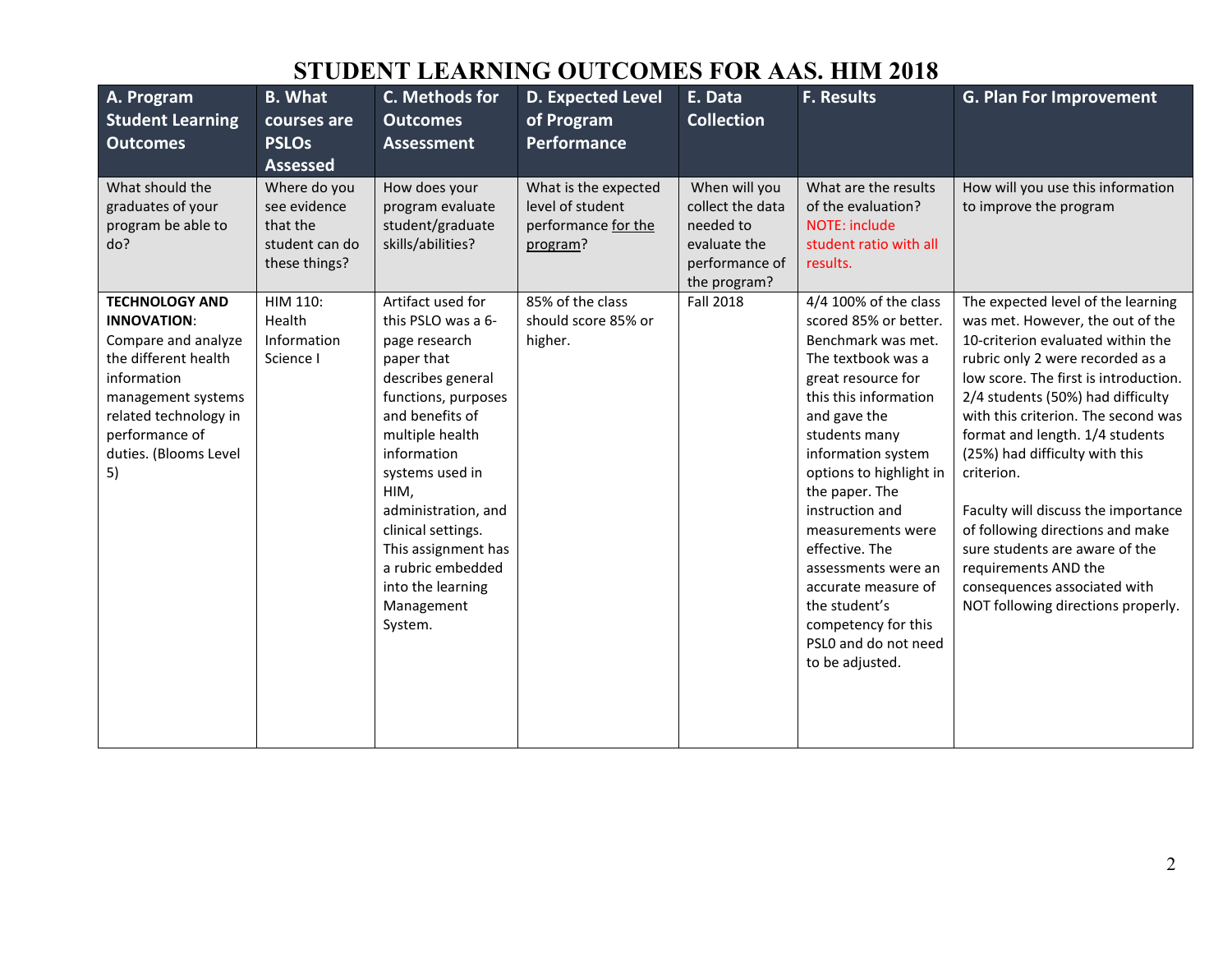| A. Program<br><b>Student Learning</b><br><b>Outcomes</b>                                    | <b>B.</b> What<br>courses are<br><b>PSLOs</b><br><b>Assessed</b>            | C. Methods for<br><b>Outcomes</b><br><b>Assessment</b>                                                                        | D. Expected Level<br>of Program<br>Performance                                                                                                                                                                                                                                                             | E. Data<br><b>Collection</b>                                                                     | F. Results                                                                                               | <b>G. Plan For Improvement</b>                                                                                 |
|---------------------------------------------------------------------------------------------|-----------------------------------------------------------------------------|-------------------------------------------------------------------------------------------------------------------------------|------------------------------------------------------------------------------------------------------------------------------------------------------------------------------------------------------------------------------------------------------------------------------------------------------------|--------------------------------------------------------------------------------------------------|----------------------------------------------------------------------------------------------------------|----------------------------------------------------------------------------------------------------------------|
| What should the<br>graduates of your<br>program be able to<br>do?                           | Where do you<br>see evidence<br>that the<br>student can do<br>these things? | How does your<br>program evaluate<br>student/graduate<br>skills/abilities?                                                    | What is the expected<br>level of student<br>performance for the<br>program?                                                                                                                                                                                                                                | When will you<br>collect the data<br>needed to<br>evaluate the<br>performance of<br>the program? | What are the results<br>of the evaluation?<br><b>NOTE: include</b><br>student ratio with all<br>results. | How will you use this information<br>to improve the program                                                    |
| <b>COMMUNICATION:</b><br>Communicate and<br>interpret information<br>and ideas effectively. | HIM 215:<br>Registries and<br>Statistics                                    | Artifacts that were<br>used for this PSLO<br>were the registry<br>projects that were<br>assigned<br>throughout the<br>course. | 95% of the students<br>should be able to<br>interpret registry<br>reports and analyze<br>the data obtained and<br>make it meaningful by<br>creating dashboards,<br>creating databases,<br>analyzing the cancer<br>registry annual reports<br>and being able to<br>create charts and<br>graphs for reports. | <b>Fall 2018</b>                                                                                 | 6/6 (100%) of<br>students were<br>received 95% or<br>better on all registry<br>projects.                 | The expected level of learning was<br>met. Will continue to use<br>performance metrics to evaluate<br>results. |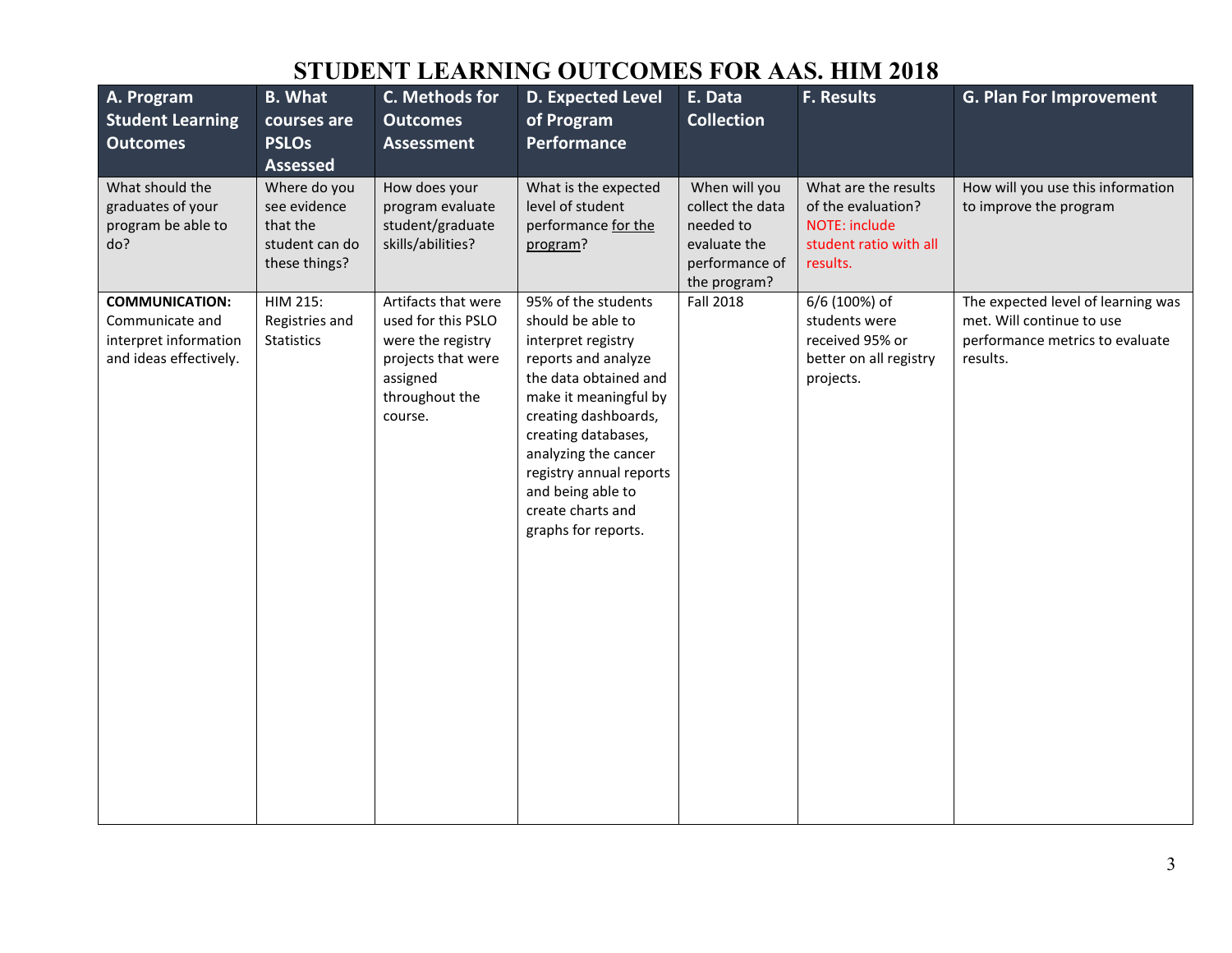| A. Program<br><b>Student Learning</b><br><b>Outcomes</b>                                                                                                                                                  | <b>B.</b> What<br>courses are<br><b>PSLOs</b><br><b>Assessed</b>            | C. Methods for<br><b>Outcomes</b><br><b>Assessment</b>                       | <b>D. Expected Level</b><br>of Program<br><b>Performance</b>                                                                                      | E. Data<br><b>Collection</b>                                                                     | <b>F. Results</b>                                                                                                 | <b>G. Plan For Improvement</b>                                                                                                                                                                                                                                                                                                                                                                                                                                                                                                                                                                                           |
|-----------------------------------------------------------------------------------------------------------------------------------------------------------------------------------------------------------|-----------------------------------------------------------------------------|------------------------------------------------------------------------------|---------------------------------------------------------------------------------------------------------------------------------------------------|--------------------------------------------------------------------------------------------------|-------------------------------------------------------------------------------------------------------------------|--------------------------------------------------------------------------------------------------------------------------------------------------------------------------------------------------------------------------------------------------------------------------------------------------------------------------------------------------------------------------------------------------------------------------------------------------------------------------------------------------------------------------------------------------------------------------------------------------------------------------|
| What should the<br>graduates of your<br>program be able to<br>do?                                                                                                                                         | Where do you<br>see evidence<br>that the<br>student can do<br>these things? | How does your<br>program evaluate<br>student/graduate<br>skills/abilities?   | What is the expected<br>level of student<br>performance for the<br>program?                                                                       | When will you<br>collect the data<br>needed to<br>evaluate the<br>performance of<br>the program? | What are the results<br>of the evaluation?<br><b>NOTE: include</b><br>student ratio with all<br>results.          | How will you use this information<br>to improve the program                                                                                                                                                                                                                                                                                                                                                                                                                                                                                                                                                              |
| <b>TECHNOLOGY AND</b><br><b>INNOVATION:</b><br>Compare and analyze<br>the different health<br>information<br>management systems<br>related technology in<br>performance of<br>duties. (Blooms Level<br>5) | HIM 130: Billing<br>and<br>Reimbursement                                    | Artifacts used for<br>this PSLO are the<br>cumulative<br>MindTap activities. | 100% of the students<br>should score a<br>cumulative score of<br>90% or higher on all<br>the new technological<br>MindTap activities<br>assigned. | <b>Fall 2019</b>                                                                                 | 1/8 (12.5%) of the<br>students did not<br>meet the 90% pass<br>rate on their<br>cumulative MindTap<br>activities. | The expected level of learning was<br>not met. Only 7/8 (87.5%) of the<br>students were able to meet the<br>goal. Previous HIM instructors<br>relied too heavily on publisher<br>resources with MindTap Activities.<br>Student learning was not<br>enhanced with these activities.<br>However, for the upcoming<br>semesters, the HIM program will<br>no longer use MindTap exercises<br>for this course. New curricula have<br>been created to verify that<br>students are retaining information<br>they are learning. More to come<br>within the next cycle. A different<br>PSLO will be applicable to this<br>course. |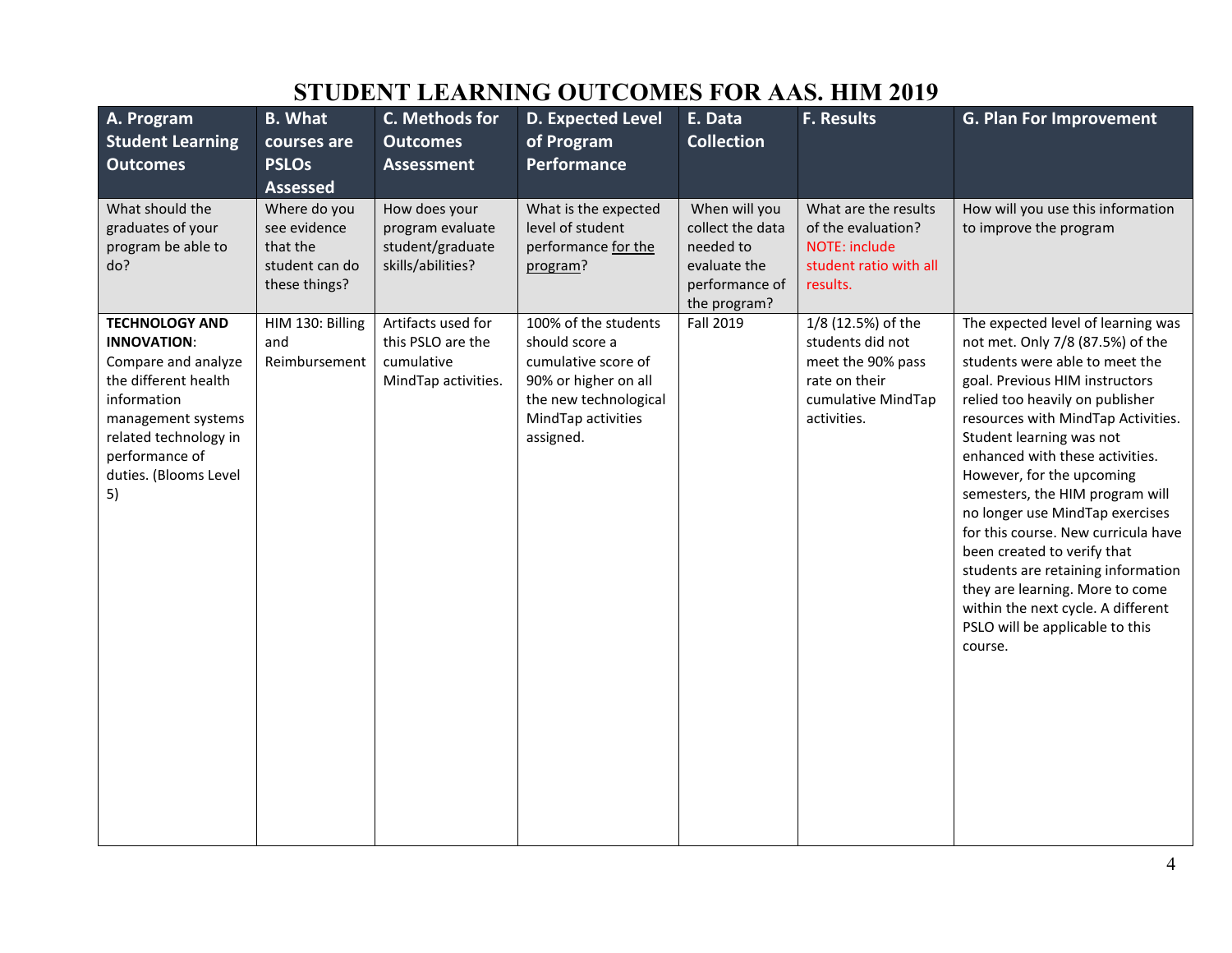| A. Program<br><b>Student Learning</b><br><b>Outcomes</b>                                                            | <b>B.</b> What<br>courses are<br><b>PSLOs</b><br><b>Assessed</b>            | C. Methods for<br><b>Outcomes</b><br><b>Assessment</b>                                                                                                                                                                                                                                                                                                                                                                                                                          | <b>D. Expected Level</b><br>of Program<br><b>Performance</b>                | E. Data<br><b>Collection</b>                                                                     | <b>F. Results</b>                                                                                        | <b>G. Plan For Improvement</b>                                                                                                                                                                                                                                                                                |
|---------------------------------------------------------------------------------------------------------------------|-----------------------------------------------------------------------------|---------------------------------------------------------------------------------------------------------------------------------------------------------------------------------------------------------------------------------------------------------------------------------------------------------------------------------------------------------------------------------------------------------------------------------------------------------------------------------|-----------------------------------------------------------------------------|--------------------------------------------------------------------------------------------------|----------------------------------------------------------------------------------------------------------|---------------------------------------------------------------------------------------------------------------------------------------------------------------------------------------------------------------------------------------------------------------------------------------------------------------|
| What should the<br>graduates of your<br>program be able to<br>do?                                                   | Where do you<br>see evidence<br>that the<br>student can do<br>these things? | How does your<br>program evaluate<br>student/graduate<br>skills/abilities?                                                                                                                                                                                                                                                                                                                                                                                                      | What is the expected<br>level of student<br>performance for the<br>program? | When will you<br>collect the data<br>needed to<br>evaluate the<br>performance of<br>the program? | What are the results<br>of the evaluation?<br><b>NOTE: include</b><br>student ratio with all<br>results. | How will you use this information<br>to improve the program                                                                                                                                                                                                                                                   |
| <b>CRITICAL THINKING:</b><br>Identify and describe<br>the contents,<br>symbols, and sections<br>of the HCPCS/ICD-10 | HIM 140:<br>Current<br>Procedural<br>Terminology                            | Artifact that was<br>used was the<br>Module 1 Exam.                                                                                                                                                                                                                                                                                                                                                                                                                             | 90% of students<br>should score 85% or<br>higher.                           | Summer 2019                                                                                      | 4/4 100% of the<br>students scored 85%<br>or higher.                                                     | The expected level of learning was<br>met. Will continue to use<br>performance metrics to evaluate<br>results.                                                                                                                                                                                                |
| CM/PCS code<br>systems.                                                                                             | HIM 216:<br>Current<br>Procedural<br>Terminology                            | Artifact that was used<br>is the AHIMA Case<br>Study. Students<br>should be able to<br>analyze a clinical<br>scenario that includes<br>an H&P, consult<br>report, two progress<br>notes, CT report,<br>operative report,<br>pathology report, and<br>discharge summary.<br>After reviewing the<br>documentation, they<br>should be able to<br>identify errors in ICD-<br>10-CM and ICD-10-<br>PCS codes that were<br>assigned and<br>recommend<br>corrections, if<br>necessary. | 90% should score 95%<br>or higher.                                          | <b>Fall 2019</b>                                                                                 | 2/2 (100%) of the<br>students scored 98%<br>for this assignment                                          | The expected level of learning was<br>met however, 2/2 (100%) of the<br>students missed coding CT and<br>ultrasounds during an inpatient<br>stay. More focus on the radiology<br>section will be provided to<br>upcoming students so that each<br>student is aware of the reports<br>that should be recorded. |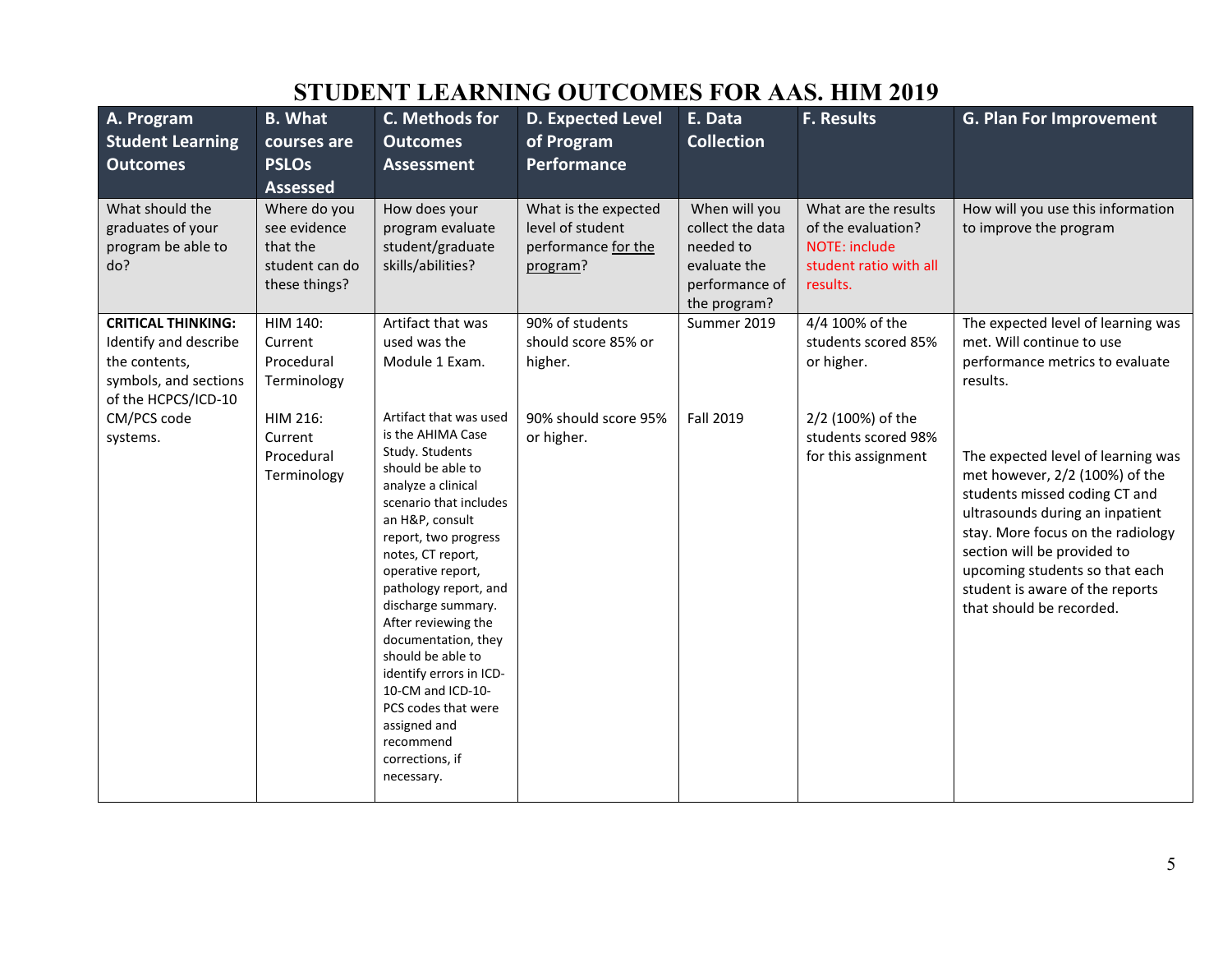| A. Program<br><b>Student Learning</b><br><b>Outcomes</b>                                                                                                                                | <b>B.</b> What<br>courses are<br><b>PSLOs</b><br><b>Assessed</b>            | C. Methods for<br><b>Outcomes</b><br><b>Assessment</b>                     | <b>D. Expected Level</b><br>of Program<br><b>Performance</b>                                                                                                                                                                                                                                                     | E. Data<br><b>Collection</b>                                                                     | F. Results                                                                                                   | <b>G. Plan For Improvement</b>                                                                                                                                                                                                                                                                                                                                                                                                                                                                                                                                                                                                    |
|-----------------------------------------------------------------------------------------------------------------------------------------------------------------------------------------|-----------------------------------------------------------------------------|----------------------------------------------------------------------------|------------------------------------------------------------------------------------------------------------------------------------------------------------------------------------------------------------------------------------------------------------------------------------------------------------------|--------------------------------------------------------------------------------------------------|--------------------------------------------------------------------------------------------------------------|-----------------------------------------------------------------------------------------------------------------------------------------------------------------------------------------------------------------------------------------------------------------------------------------------------------------------------------------------------------------------------------------------------------------------------------------------------------------------------------------------------------------------------------------------------------------------------------------------------------------------------------|
| What should the<br>graduates of your<br>program be able to<br>do?                                                                                                                       | Where do you<br>see evidence<br>that the<br>student can do<br>these things? | How does your<br>program evaluate<br>student/graduate<br>skills/abilities? | What is the expected<br>level of student<br>performance for the<br>program?                                                                                                                                                                                                                                      | When will you<br>collect the data<br>needed to<br>evaluate the<br>performance of<br>the program? | What are the results<br>of the evaluation?<br><b>NOTE: include</b><br>student ratio with all<br>results.     | How will you use this information<br>to improve the program                                                                                                                                                                                                                                                                                                                                                                                                                                                                                                                                                                       |
| PROFESSIONALISM:<br>Demonstrate<br>professionalism in<br>relation to their work<br>environment and<br>perform duties in<br>compliance with legal,<br>ethical, and moral<br>requirements | HIM 103:<br>Introduction to<br>Health<br>Information                        | Artifacts used for this<br>PSLO is the midterm<br>student assessment.      | 85% of students<br>should be able to<br>display<br>professionalism in the<br>workplace by having<br>positive behavior and<br>attitude, possess the<br>knowledge, skills, and<br>abilities to perform<br>work duties, and be<br>able to communicate<br>efficiently and<br>effectively with<br>managers and peers. | Fall 2019                                                                                        | 7/8 (87.5%) of the<br>students were able to<br>score higher on the<br>artifact chosen for<br>this assignment | The expected level of learning was<br>met. However, only 3/8 (37.5%) of<br>the students should work on<br>completing their assignments<br>before the due date. As a result,<br>this will continue to be<br>recommended each semester so<br>that students are not rushing to<br>complete their work at the last<br>minute. 4/8 (50%) of the students<br>also stated that when studying,<br>they get distracted by their phones<br>due to social media. Students will<br>be assessed while completing class<br>room activities to stress the<br>important of not easily being<br>distracted when performing<br>professional duties. |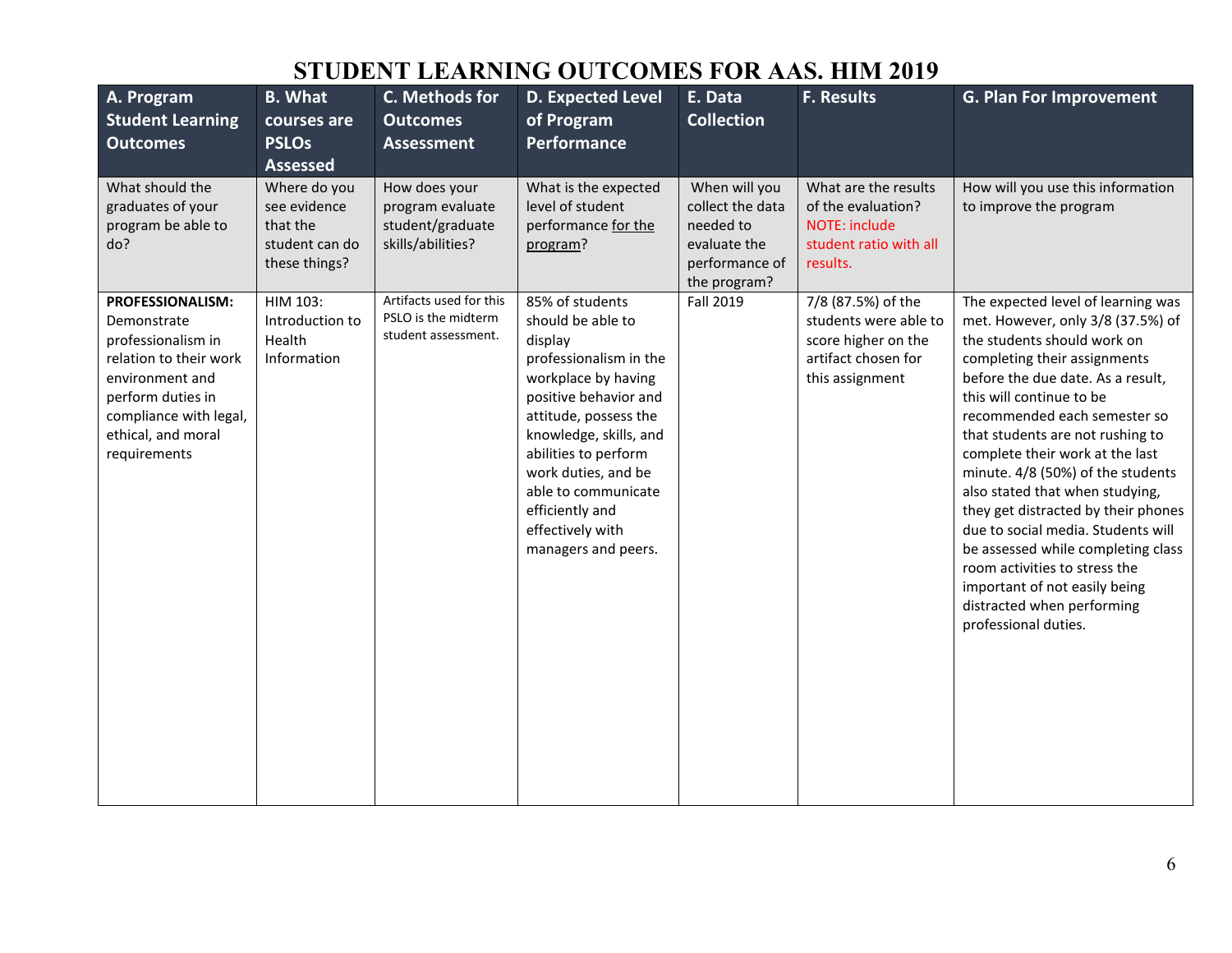| A. Program<br><b>Student Learning</b><br><b>Outcomes</b>                                    | <b>B.</b> What<br>courses are<br><b>PSLOs</b><br><b>Assessed</b>               | C. Methods for<br><b>Outcomes</b><br><b>Assessment</b>                                                                                                                                                                                                          | <b>D. Expected Level</b><br>of Program<br><b>Performance</b>                                                                                                          | E. Data<br><b>Collection</b>                                                                     | <b>F. Results</b>                                                                                                                                                  | <b>G. Plan For Improvement</b>                                                                                                                                                                                                                                                                                                                                                                          |
|---------------------------------------------------------------------------------------------|--------------------------------------------------------------------------------|-----------------------------------------------------------------------------------------------------------------------------------------------------------------------------------------------------------------------------------------------------------------|-----------------------------------------------------------------------------------------------------------------------------------------------------------------------|--------------------------------------------------------------------------------------------------|--------------------------------------------------------------------------------------------------------------------------------------------------------------------|---------------------------------------------------------------------------------------------------------------------------------------------------------------------------------------------------------------------------------------------------------------------------------------------------------------------------------------------------------------------------------------------------------|
| What should the<br>graduates of your<br>program be able to<br>do?                           | Where do you<br>see evidence<br>that the<br>student can<br>do these<br>things? | How does your<br>program evaluate<br>student/graduate<br>skills/abilities?                                                                                                                                                                                      | What is the expected<br>level of student<br>performance for the<br>program?                                                                                           | When will you<br>collect the data<br>needed to<br>evaluate the<br>performance of<br>the program? | What are the results<br>of the evaluation?<br>NOTE: include<br>student ratio with all<br>results.                                                                  | How will you use this information<br>to improve the program                                                                                                                                                                                                                                                                                                                                             |
| <b>COMMUNICATION:</b><br>Communicate and<br>interpret information<br>and ideas effectively. | HIM 135:<br>Medical<br>Pathology                                               | Artifacts uses for this<br>PSLO is the Rare<br><b>Disease PowerPoint</b><br>Presentation project.<br>This assignment has a<br>rubric embedded into<br>the learning<br>Management system.<br>Students were<br>required to provide a<br>voice over<br>PowerPoint. | 75% of students<br>should be able to<br>distinguish identify,<br>define, and analyze<br>major diseases,<br>treatment, prognosis,<br>and diagnosis of<br>body systems. | <b>Fall 2020</b>                                                                                 | 12 of the 16 students<br>(75%) received a 77%<br>or higher on the<br>artifact chosen for<br>this assessment. The<br>cohort average for<br>this event was<br>85.7%. | The expected level of learning was<br>met. However, out of the 11-<br>criterion evaluated within the<br>rubric, only two were recorded as<br>a low score. The first was rehearsal<br>4/16 students (25%) had difficulty<br>with this criterion. The second is<br>grammar 3/16 (18%) had difficulty<br>with this criterion. Faculty plan to<br>use a peer review process to<br>improve criterion scores. |
|                                                                                             | <b>HIM 115:</b><br>Medical<br>Records and<br>the Law                           | Artifacts used for this<br>PSLO were all the<br>quizzes that were<br>taken over the course<br>of the semester                                                                                                                                                   | 100% of the students<br>should be able to<br>interpret questions<br>and answer them<br>with a score of 76%<br>or better                                               | Spring 2020                                                                                      | There was a total of<br>10 quizzes. For quiz<br>1,6,7, and 10 2/4<br>(50%) of students did<br>not did not pass.                                                    | The expected level of learning was<br>not met for the culmination of the<br>quizzes. These quizzes have been<br>evaluated and new course<br>material has been applied to each<br>of the chapters associated with<br>the quizzes help improve scores of<br>the next cycle.                                                                                                                               |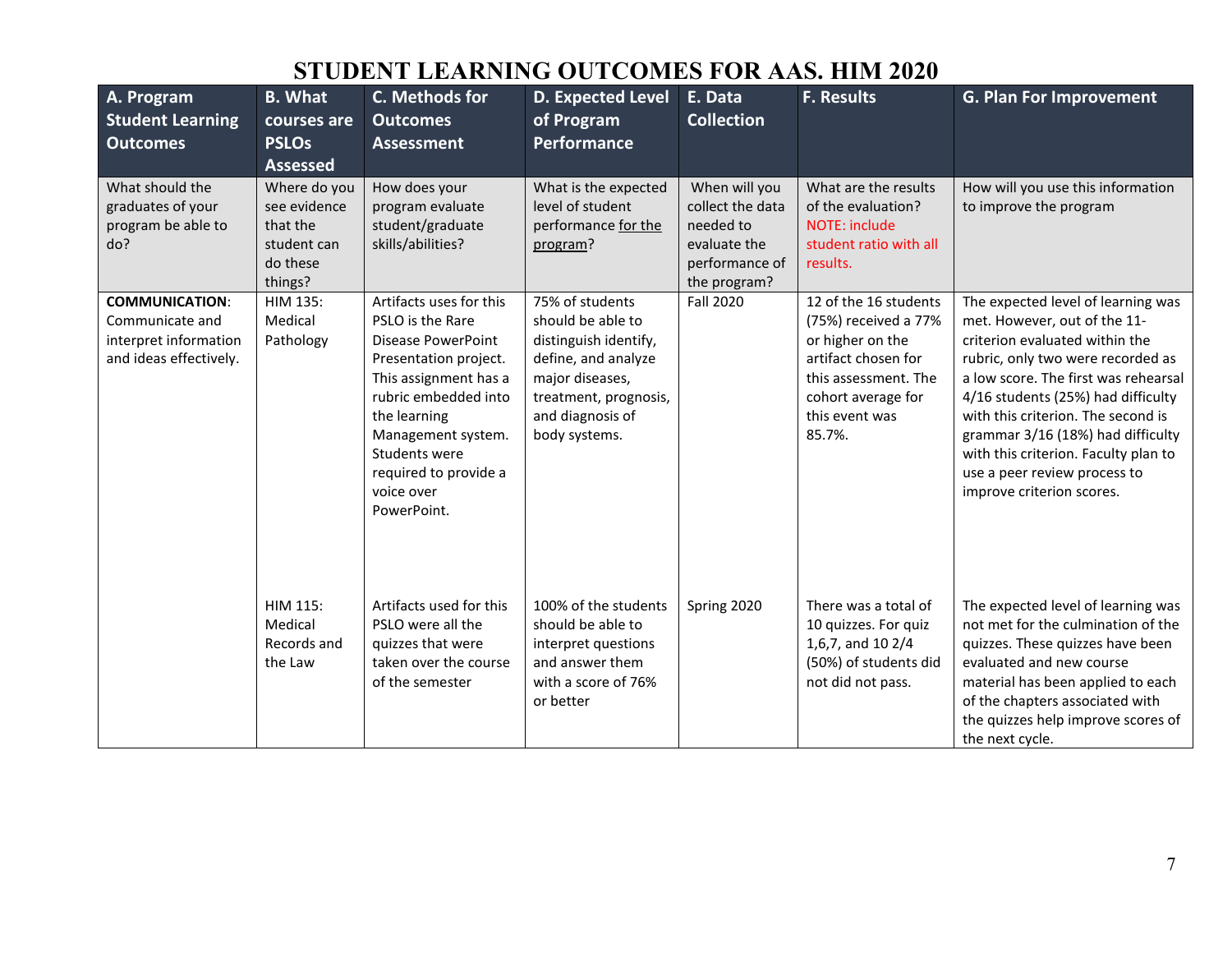| A. Program<br><b>Student Learning</b><br><b>Outcomes</b>                                                                                                                                       | <b>B.</b> What<br>courses are<br><b>PSLOs</b><br><b>Assessed</b>            | C. Methods for<br><b>Outcomes</b><br><b>Assessment</b>                                                               | <b>D. Expected Level</b><br>of Program<br>Performance                                                                                                                                                                                                                                                             | E. Data<br><b>Collection</b>                                                                     | <b>F. Results</b>                                                                                           | <b>G. Plan For Improvement</b>                                                                                                                                                                                                                                                                                                                                                                                       |
|------------------------------------------------------------------------------------------------------------------------------------------------------------------------------------------------|-----------------------------------------------------------------------------|----------------------------------------------------------------------------------------------------------------------|-------------------------------------------------------------------------------------------------------------------------------------------------------------------------------------------------------------------------------------------------------------------------------------------------------------------|--------------------------------------------------------------------------------------------------|-------------------------------------------------------------------------------------------------------------|----------------------------------------------------------------------------------------------------------------------------------------------------------------------------------------------------------------------------------------------------------------------------------------------------------------------------------------------------------------------------------------------------------------------|
| What should the<br>graduates of your<br>program be able to<br>do?                                                                                                                              | Where do you<br>see evidence<br>that the<br>student can do<br>these things? | How does your<br>program evaluate<br>student/graduate<br>skills/abilities?                                           | What is the expected<br>level of student<br>performance for the<br>program?                                                                                                                                                                                                                                       | When will you<br>collect the data<br>needed to<br>evaluate the<br>performance of<br>the program? | What are the results<br>of the evaluation?<br><b>NOTE: include</b><br>student ratio with all<br>results.    | How will you use this information<br>to improve the program                                                                                                                                                                                                                                                                                                                                                          |
| <b>PROFESSIONALISM:</b><br>Demonstrate<br>professionalism in<br>relation to their work<br>environment and<br>perform duties in<br>compliance with legal,<br>ethical, and moral<br>requirements | HIM 163:<br>Supervised<br>Professional<br>Competency                        | Artifacts used for<br>this PSLO is the PPE<br>evaluation that was<br>submitted from the<br>students site<br>manager. | 100% of students<br>should be able to<br>display<br>professionalism in the<br>workplace by having<br>positive behavior and<br>attitude, possess the<br>knowledge, skills, and<br>abilities to perform<br>work duties, and be<br>able to communicate<br>efficiently and<br>effectively with<br>managers and peers. | Spring 2021                                                                                      | 3/4 (75%) of the<br>students were able to<br>score higher on the<br>artifact chosen for<br>this assessment. | The expected level of learning was<br>not met. 1/4 (25%) of the students<br>would not have been hired for the<br>HIM position if there was an<br>opening. As a result, there will be<br>more assignments that involve<br>providing presentations and more<br>teamwork assignments will be<br>provided to the students. This will<br>help more students feel<br>comfortable when speaking to<br>staff and management. |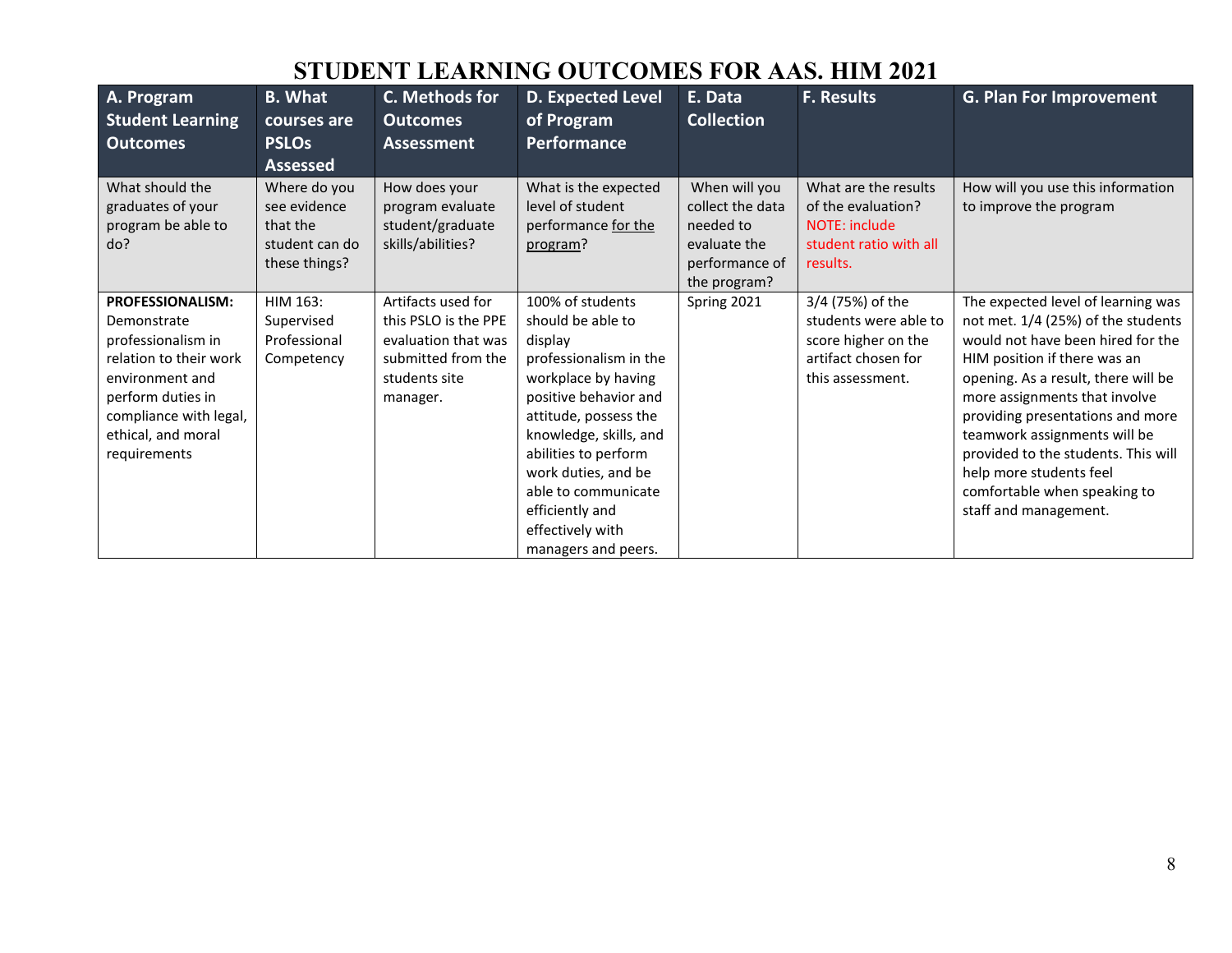#### **CONTINUOUS STUDENT IMPROVEMENT**

#### **This Cycle's Results and Comparison to Last Cycle's and Recommended Actions:**

During the 2016-2018 assessment cycle the HIM program was preparing for their accreditation reaffirmation. The assessment cycle identified gaps within the curriculum which did not align with the seven standards required by the Commission on Accreditation for Health Informatics and Information Management Education (CHAIIM). HIM faculty began aligning the curriculum to the CHAIIM standards in preparation for the required self-study documentation and site visit in February of 2018. The assessment cycle identified faculty were relying heavily on publisher provided resources for instruction and was not following required CHAIIM competencies. Fortunately, the program was able to completely revise the curriculum in preparation for self-study and site visit. The Medical Billing and Coding certificate was embedded into the Associate Degree in Health Information Management. Students have the option to graduate after the completion of the first three semester or continue on and complete the Associate Degree.

Historically the HIM program has had difficulty finding faculty with required credentials for CHAIIM accreditation. Since 2015 the program has had significant staffing retirements and resignations. Fall of 2019 the program had no full-time faculty. Fall classes were taught by adjunct faculty. In December of 2019 a new program director was hired. The new director has continued to improve the curriculum by mapping outcomes to accreditation standards. Staffing issues have certainly impacted the success of the program. The program still needs a second faculty, but enrollment issues makes this difficult.

The program director has been working with marketing to promote this program. Students and the community at large do not understand what Health Information Management entails.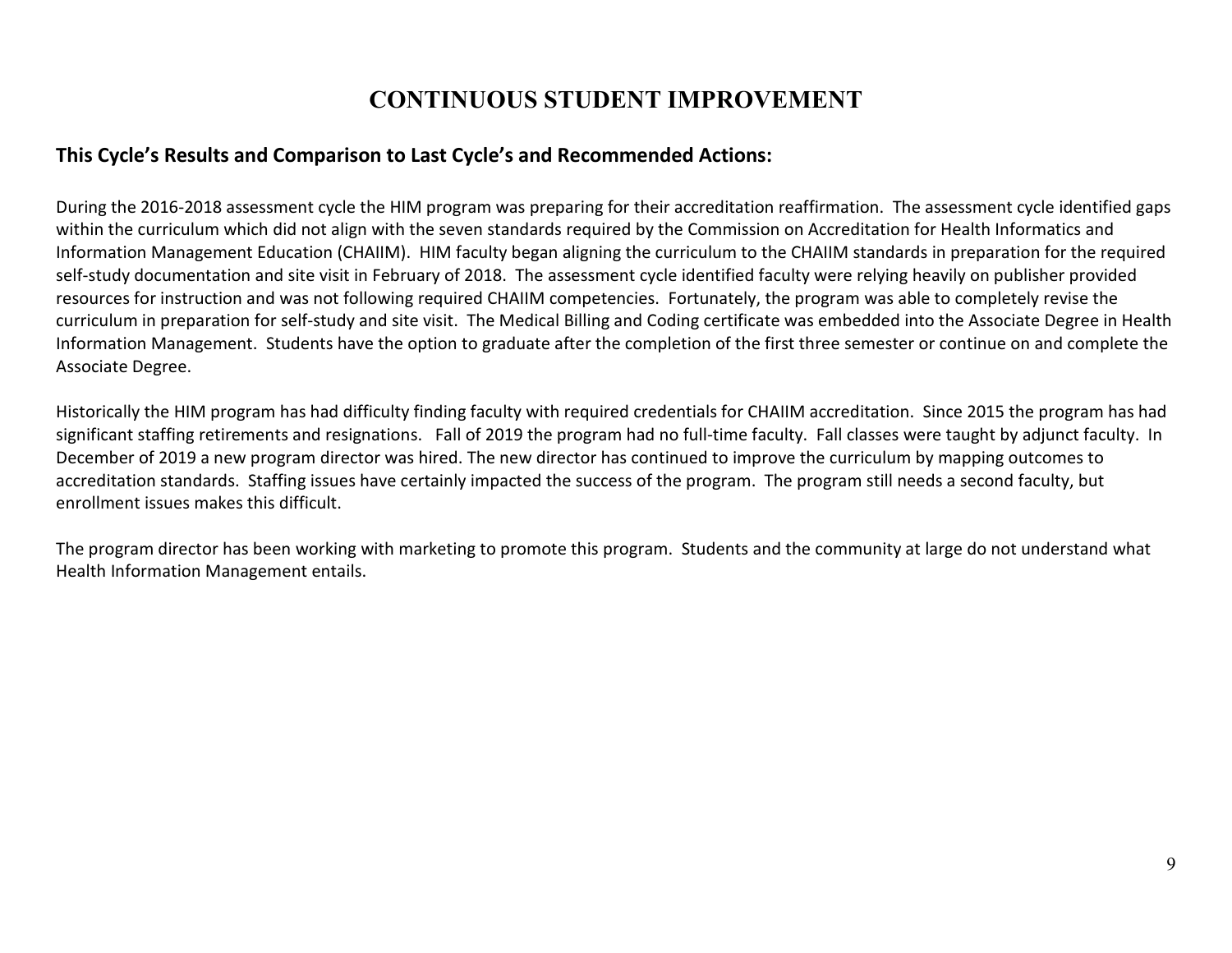#### **PROGRAM VITAL STATISCS**

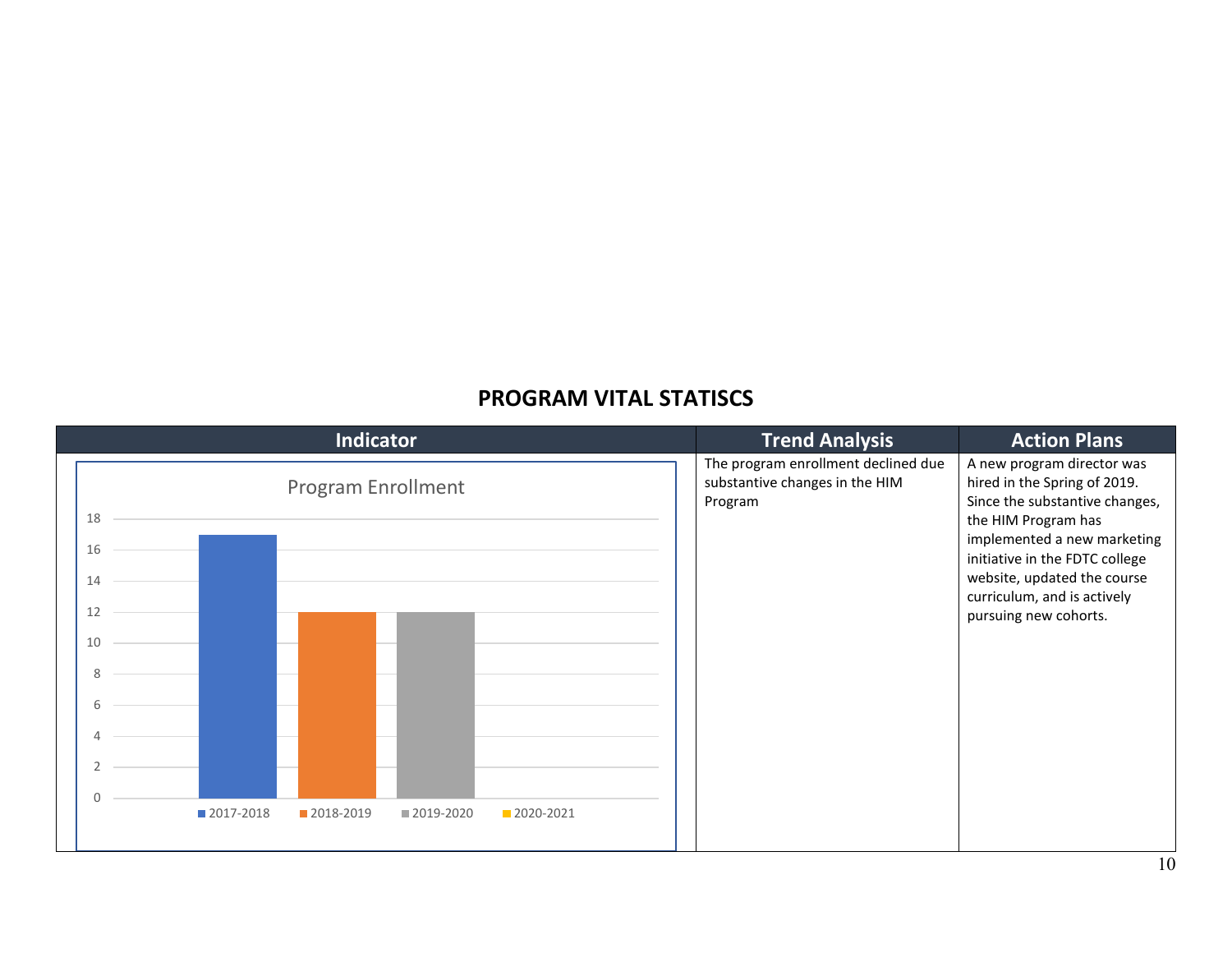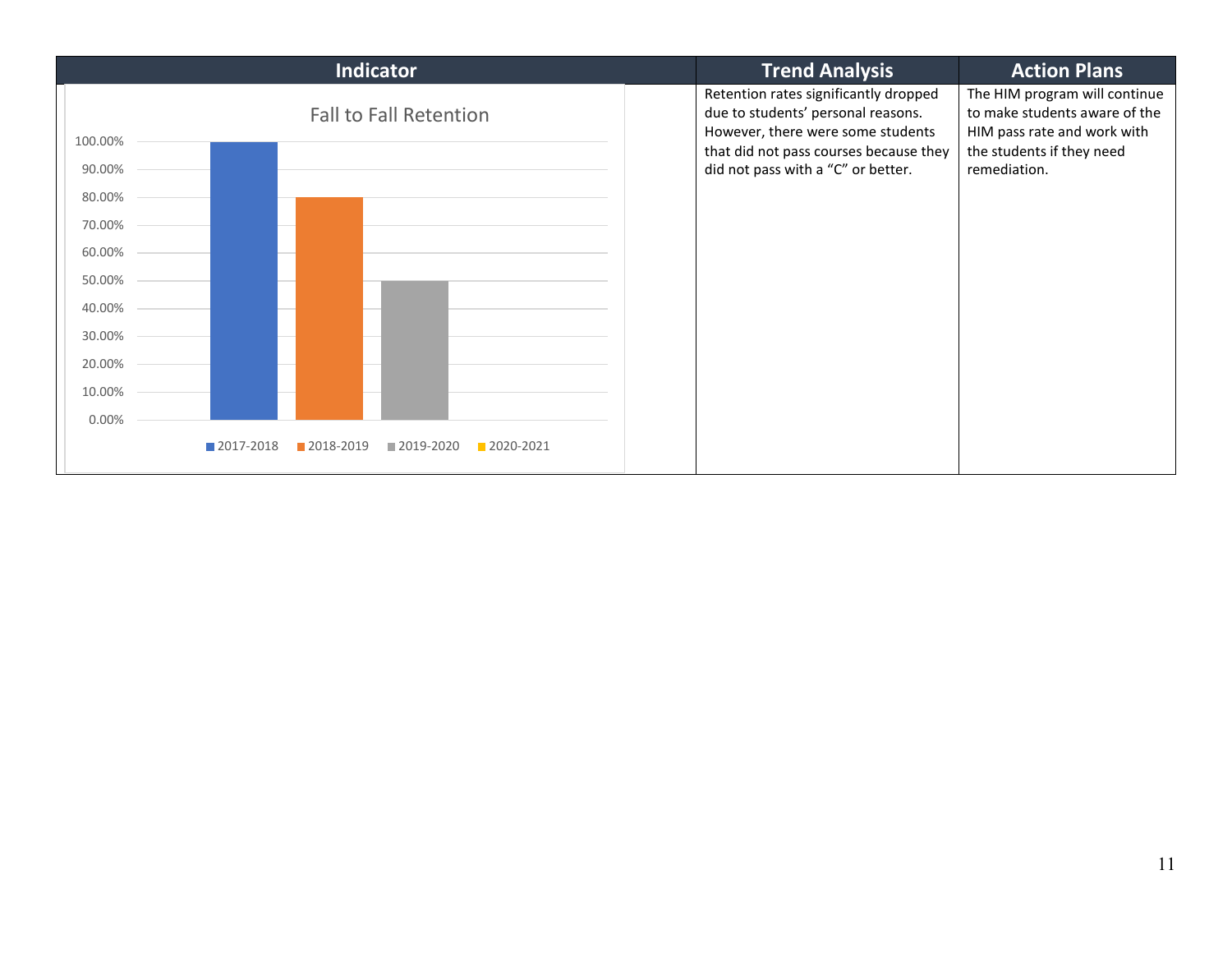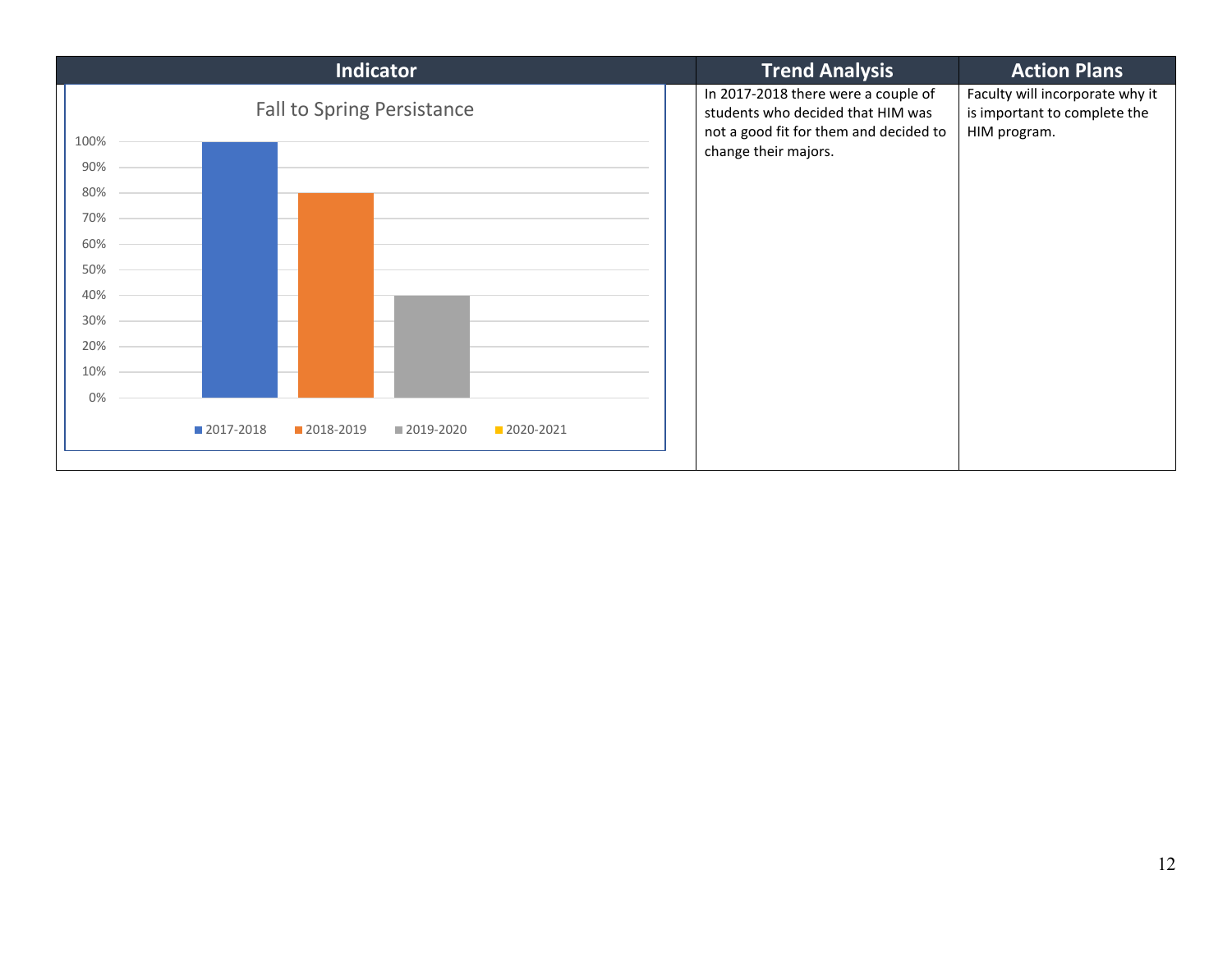